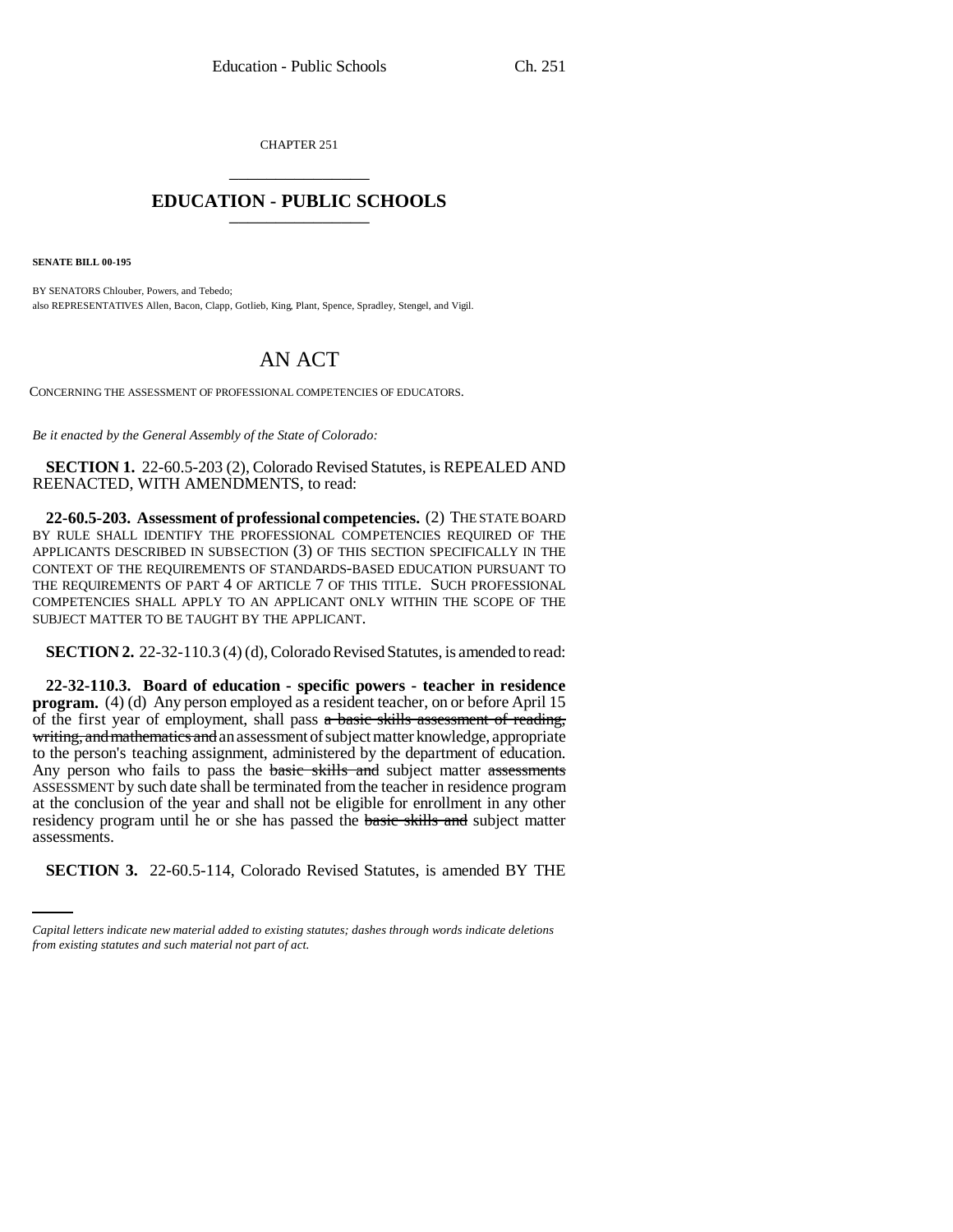## ADDITION OF A NEW SUBSECTION to read:

**22-60.5-114. State board of education - waivers.** (3) UPON APPLICATION BY A SCHOOL DISTRICT OR BOARD OF COOPERATIVE SERVICES, THE STATE BOARD MAY GRANT A WAIVER OF THE REQUIREMENT THAT A PERSON APPLYING FOR A PROVISIONAL LICENSE DEMONSTRATE PROFESSIONAL COMPETENCIES. SUCH A WAIVER MAY BE GRANTED ONLY BY A TWO-THIRDS MAJORITY VOTE OF THE BOARD MEMBERS FOLLOWING A DEMONSTRATION THAT:

(a) THE LICENSE APPLICANT IS EMPLOYED BY THE SCHOOL DISTRICT OR BOARD OF COOPERATIVE SERVICES UNDER AN AUTHORIZATION ISSUED PURSUANT TO SECTION 22-60.5-111;

(b) ENFORCEMENT OF THE REQUIREMENT WOULD CAUSE EXTREME HARDSHIP TO THE SCHOOL DISTRICT OR BOARD OF COOPERATIVE SERVICES OR TO THE LICENSE APPLICANT; AND

(c) THE SKILL LEVEL OF THE LICENSE APPLICANT IS COMPARABLE TO THE SKILL LEVEL OF AN APPLICANT WHO HAS SUCCESSFULLY DEMONSTRATED PROFESSIONAL COMPETENCIES. THE SCHOOL DISTRICT OR BOARD OF COOPERATIVE SERVICES SHALL PROVIDE DOCUMENTARY EVIDENCE OF THE SKILL LEVEL OF THE LICENSE APPLICANT.

**SECTION 4.** 23-1-121 (5) and (6), Colorado Revised Statutes, are amended to read:

**23-1-121. Commission directive - approval of teacher preparation programs.** (5) The commission, upon the request of a nonpublic institution that provides a teacher preparation program, shall approve the program upon:

(a) Receipt of confirmation by the state board of education that the program content is designed and implemented in a manner that will enable a teacher candidate to meet the requirements specified by the state board of education pursuant to section 22-2-109 (3), C.R.S., and the requirements for licensure endorsement adopted by rule of the state board of education pursuant to section 22-60.5-106, C.R.S.; AND

(b) CONFIRMATION THAT THE PROGRAM CONTAINS THE REQUIREMENT OF A MINIMUM OF EIGHT HUNDRED HOURS OF SUPERVISED FIELD-BASED EXPERIENCE INCLUDING, BUT NOT LIMITED TO, SUPERVISED FIELD-BASED EXPERIENCE GAINED PRIOR TO ADMISSION TO THE TEACHER PREPARATION PROGRAM, GENERAL FIELD-BASED EXPERIENCE, AND STUDENT TEACHING.

(6) Beginning January 2002, the commission shall annually submit to the education committees of the senate and the house of representatives a report concerning the effectiveness of the review of teacher preparation programs conducted pursuant to this section. The report shall also state the percentage of teacher candidates graduating from each teacher preparation program during the preceding twelve months that applied for and received a provisional teacher license pursuant to section 22-60.5-201, C.R.S., and the percentage of said graduates who passed the basic skills assessment and related assessments administered pursuant to section 22-60.5-203, C.R.S. The education committees of the senate and the house of representatives shall consider the report in a joint meeting held pursuant to section